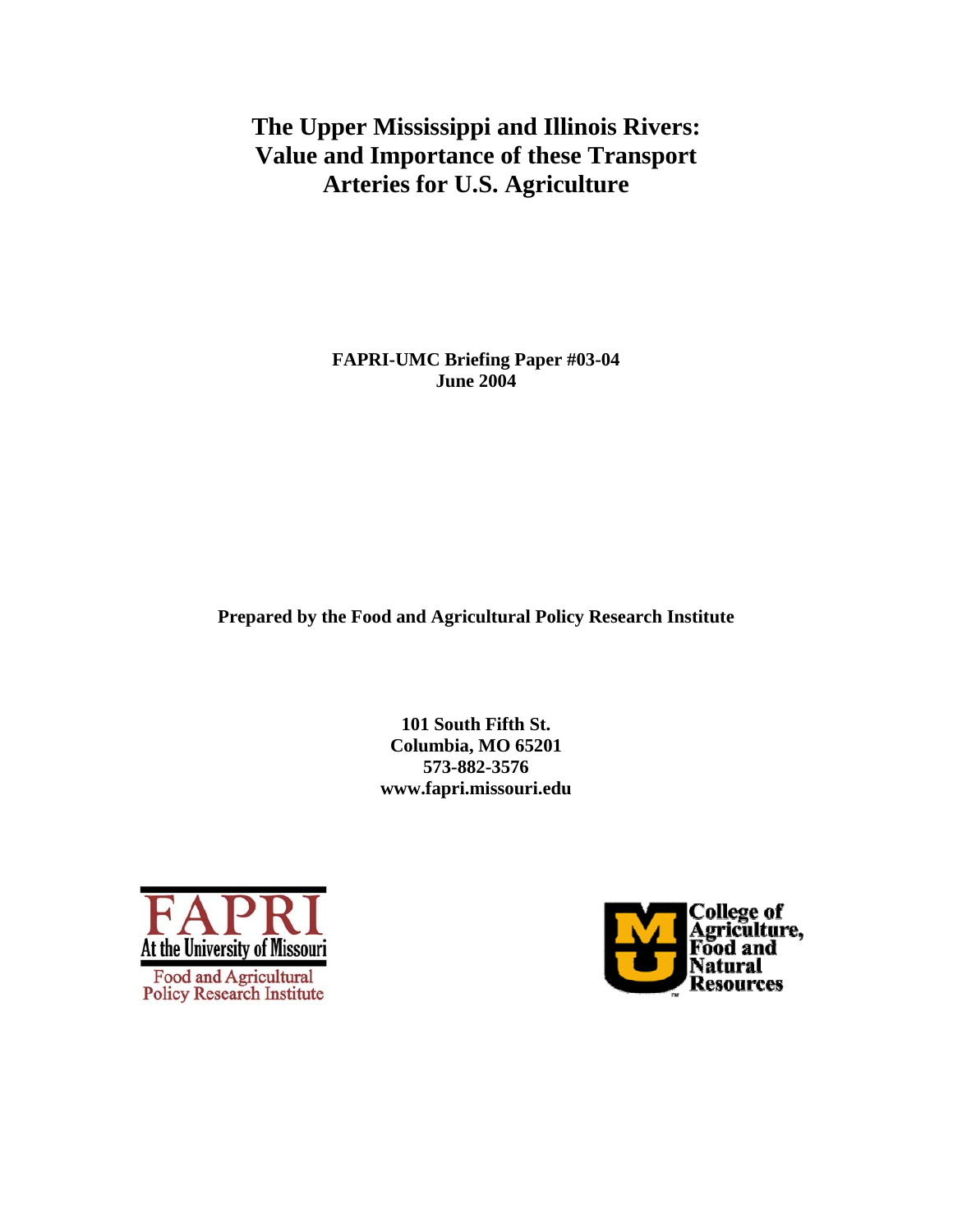## **BRIEFING PAPER ON THE UPPER MISSISSIPPI AND ILLINOIS RIVERS: VALUE AND IMPORTANCE OF THESE TRANSPORT ARTERIES FOR U.S. AGRICULTURE**

## *Introduction*

The upper Mississippi River is a 663-mile segment extending from Minneapolis, Minnesota to near St. Louis, Missouri: this waterway forms borders for Minnesota, Iowa, Illinois, Missouri and Wisconsin. The 349-mile Illinois waterway extends from Chicago, Illinois to the confluence of the Illinois and upper Mississippi Rivers near St. Louis, Missouri. Both transport arteries originate important quantities of corn, soybeans and wheat that are transported via the middle and lower Mississippi River to export elevators in the lower Mississippi River port area (3). Past studies indicated over 90 percent of the export-destined corn and soybeans originating in states that border the upper Mississippi and Illinois waterways is destined for lower Mississippi River ports  $(1, 4)$ . In addition, it is estimated that over half of the U.S.'s corn exports and over a third of the soybean exports originate in states bordering the upper Mississippi and Illinois Rivers and move via these transport arteries to lower Mississippi River ports (1, 4).

Clearly, the upper Mississippi and Illinois Rivers are important transport arteries for north central U.S. agriculture, however, as shown by U.S. Army Corps of Engineers data, grain/oilseed movements on these Rivers is also important to the barge industry (5). Over the 1998-2002 period, corn, soybeans and wheat comprised about half of the tonnage moving on the upper Mississippi and 40 percent of the tonnage on the Illinois waterway. Also important are the significant quantities of prepared animal feeds, coal,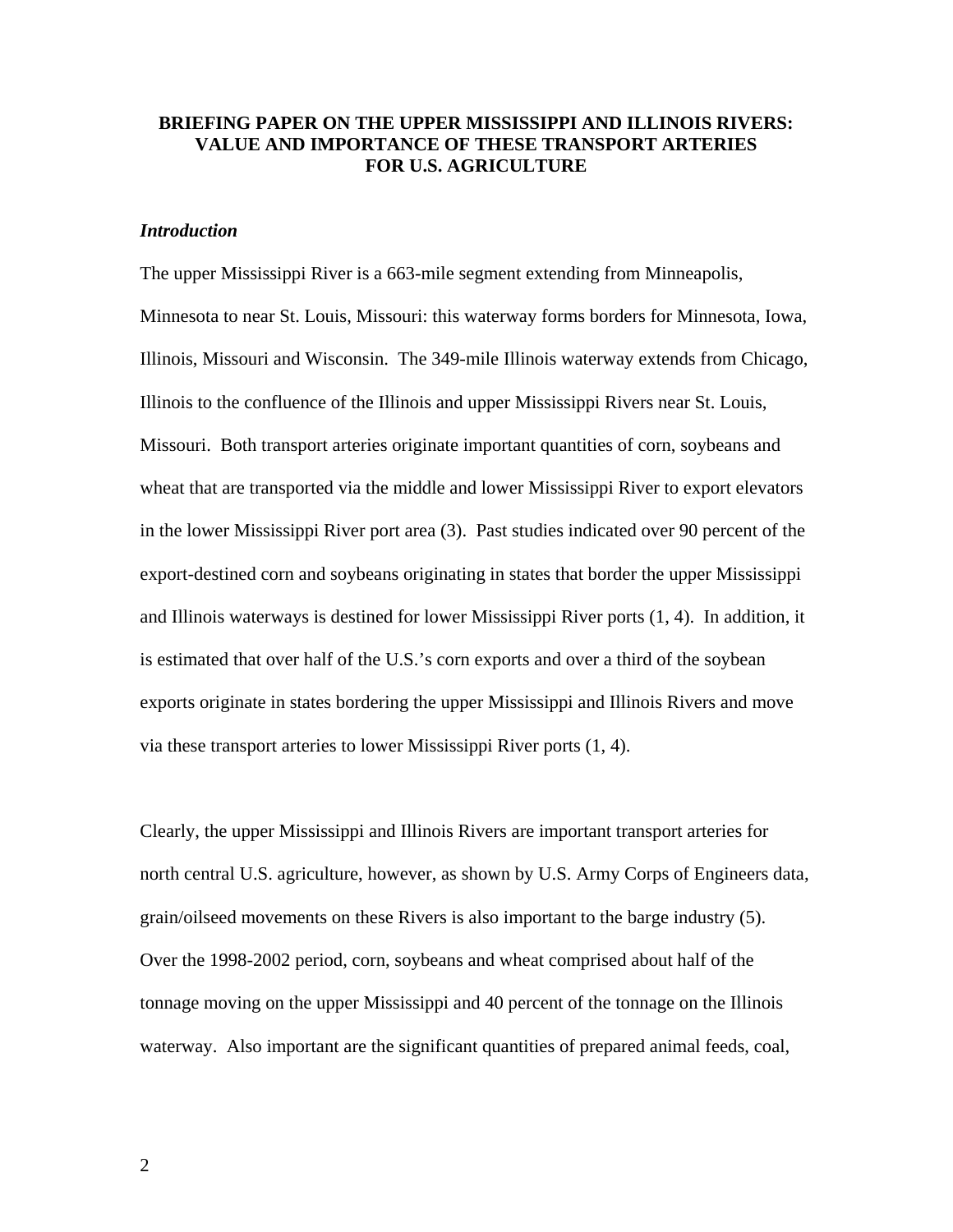petroleum, fertilizer, construction materials, chemicals and metals that move on these Rivers.

The dominance of the barge mode in transporting grain and soybeans from the north central U.S. production regions to lower Mississippi River ports centers on the cost advantage of the barge mode in moving low-value bulky commodities over extended distances. A recent comparison of barge and rail rates showed ton-mile charges for barge movements from Iowa and Minnesota to lower Mississippi River ports to be about half that of rail movements. In particular, grain barge rates from north Iowa and south Minnesota barge-loading points to lower Mississippi River ports averaged about \$.007 and \$.008/ton-mile over 2000 –2002, while grain rail rates from Iowa and Minnesota to Gulf ports averaged about \$.014 and \$.015/ton-mile.

The low-cost barge transportation made available by the upper Mississippi and Illinois waterways would seem important to the competitiveness of the north central U.S. in world grain markets since competing countries' production regions are often much closer to deep-water ocean ports than is the remote north central region. For example, the intensive corn and soybean production regions in Iowa and Illinois are up to 1,000 miles from Gulf ports, the principal export range for U.S. corn and soybeans, while Minnesota is about 1,300 miles from Gulf ports and 1,800 miles from Pacific northwest ports. In contrast, much of the soybean production in Brazil is within 400 miles of important Atlantic coast soybean ports at Paranagua, Rio Grande, and Santos (2). Further, Argentina's primary export range, the lower Parana River ports, is within 160 miles of

3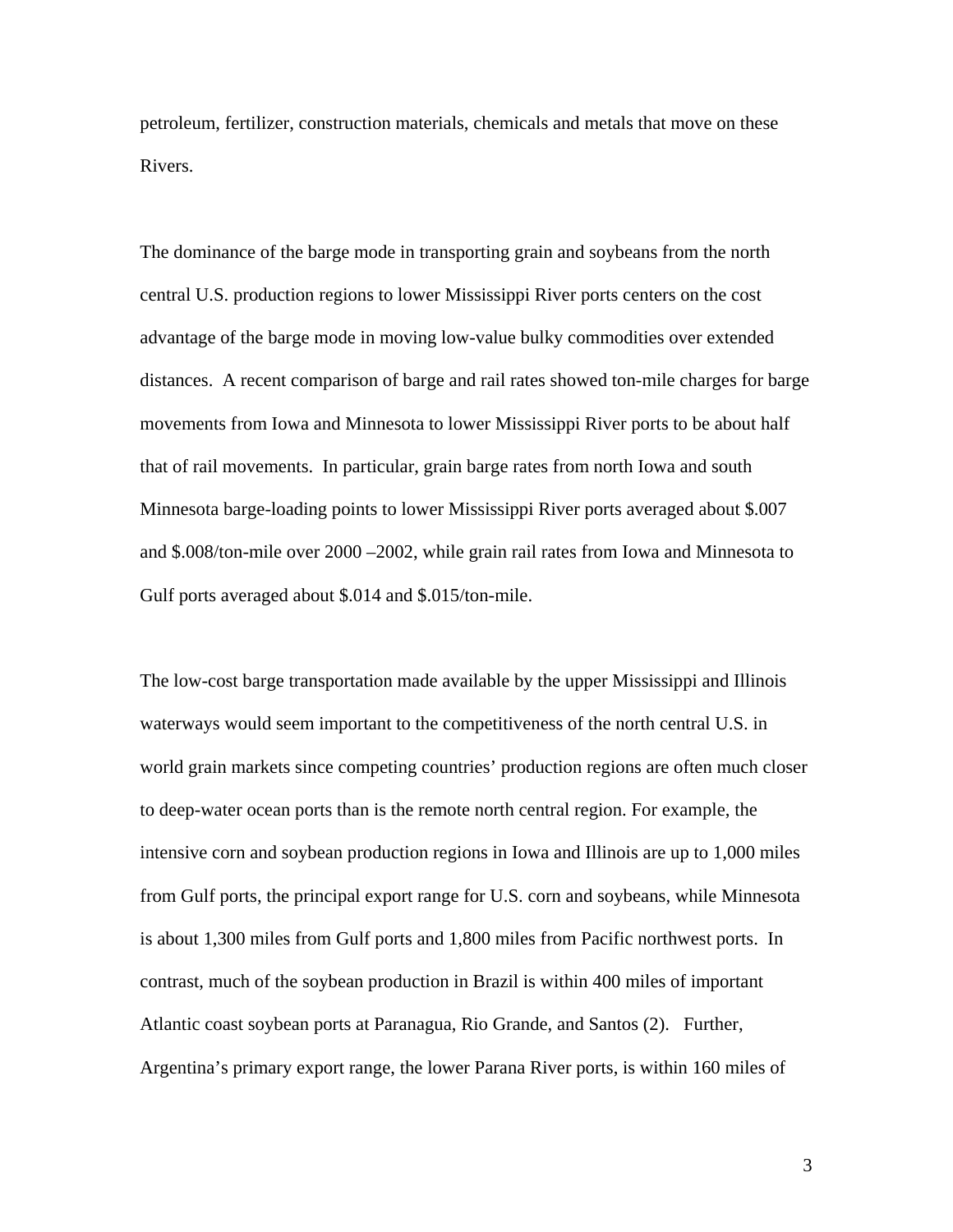Argentina's most intensive corn producing region and about 120 miles from the center of that country's primary soybean producing region. Further, Bahia Blanca and Necochea/Quequen, Argentina's principal export locations for wheat are within 150 miles of Argentina's southern wheat production region while Parana River ports are about 120 miles from that country's northern wheat production region (2).

#### *Analyses*

To determine the effect of declining transport capacity of the upper Mississippi and Illinois waterways on producer prices, revenues and flow patterns, spatial models of the international corn, soybean and hard red spring wheat sectors were used. The study shows important changes in regional grain flow patterns, prices and revenues as the transport capacity of these inland waterways declines. For example, in Minnesota, corn is increasingly routed to Great Lakes ports and away from the upper Mississippi as its capacity is reduced. In addition, increasing quantities are directed to domestic processors and Pacific northwest ports. Much of Minnesota's redirected corn flow to Great Lakes ports was destined for Europe, north Africa and the Middle East. In Iowa, reduced upper Mississippi River transport capacity yielded several major changes in flow patterns. In particular, as regions in east and central Iowa reduce corn shipments to the upper Mississippi, they increase shipments to nearby processors; this grain replaces corn from central and west Iowa that had been directed to processor demands in central and east Iowa prior to reductions in upper Mississippi River grain-carrying capacity. As a result, corn in central and west Iowa is increasingly rail-carried to Gulf and Pacific northwest ports and demand centers in southwest United States. The increase in Iowa corn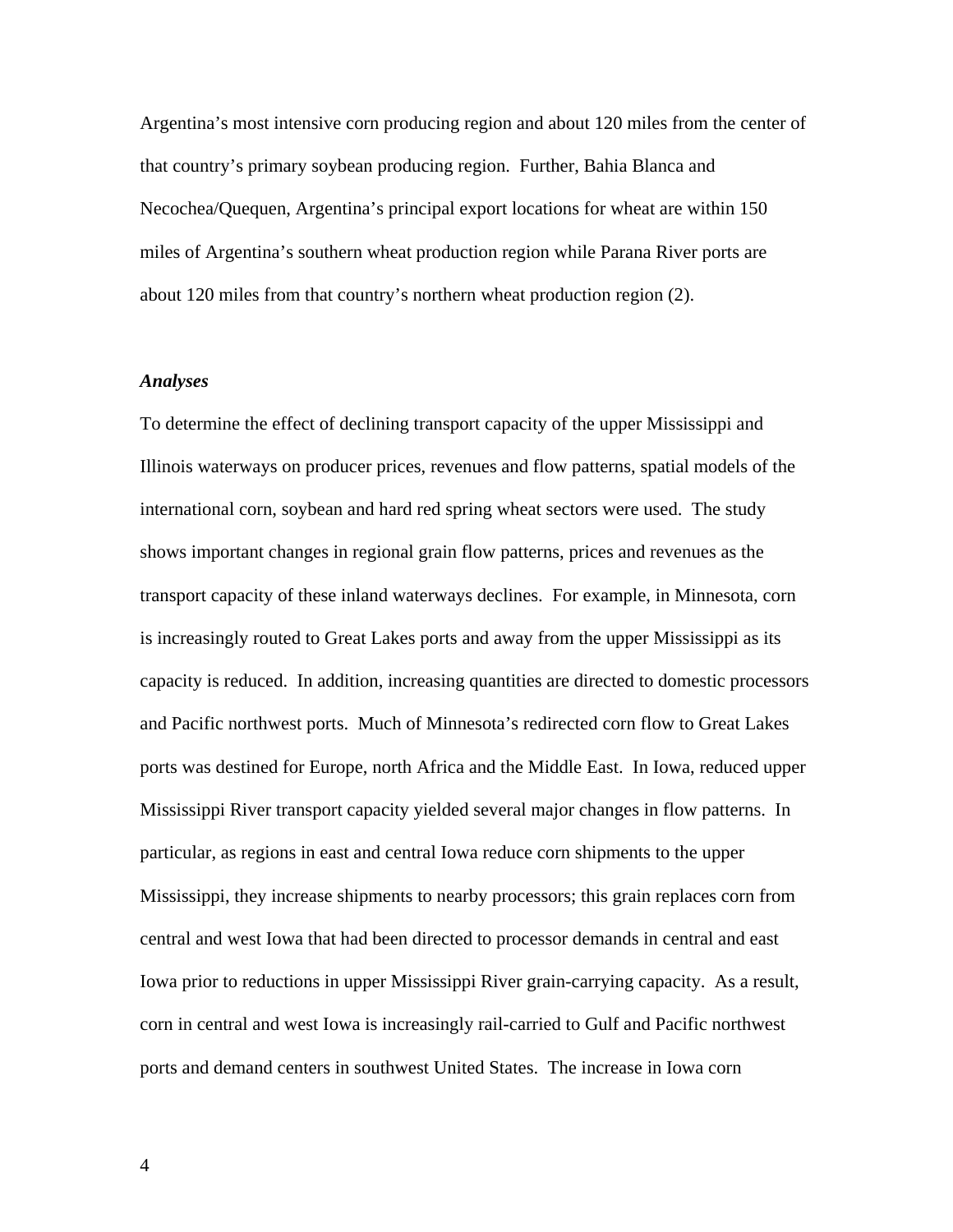shipments to the southwest United States (e.g., Texas) replaces corn from Nebraska that is subsequently redirected to Pacific northwest ports. Hence, declining transport capacity on the upper Mississippi and Illinois Rivers was shown to have an important influence on flow patterns  $(3)$ .

The analyses shows revenues of corn, soybean and wheat producers in the north central U.S. decline about \$350 million/year if the upper Mississippi and Illinois waterways were unavailable to transport grain and soybeans to lower Mississippi River ports. Greatest revenue losses are concentrated among Iowa, Minnesota and Illinois producers. Producer revenues' decline as a result of shipments by more expensive truck and rail modes and the increasing quantities shipped into the domestic market at lower prices (3). The analysis does not incorporate truck and railroads' increasing costs and rates that would likely result from the increased transportation demands they face because of discontinued waterway transportation service. In addition, the analysis does not include soft red winter wheat that enters these two transport arteries. Hence, results most likely offer a conservative estimate of grain producer's annual revenue losses.

### *Concluding Observations*

Analysis to evaluate the effect of reduced transportation capacity on the upper Mississippi and Illinois River showed the following (3):

• The upper Mississippi and Illinois Rivers are central to the transportation of U.S. grain exports to distant deep-water ocean ports. Over half of U.S. corn exports and over a third of soybean exports originate on these waterways for transport to lower Mississippi River ports.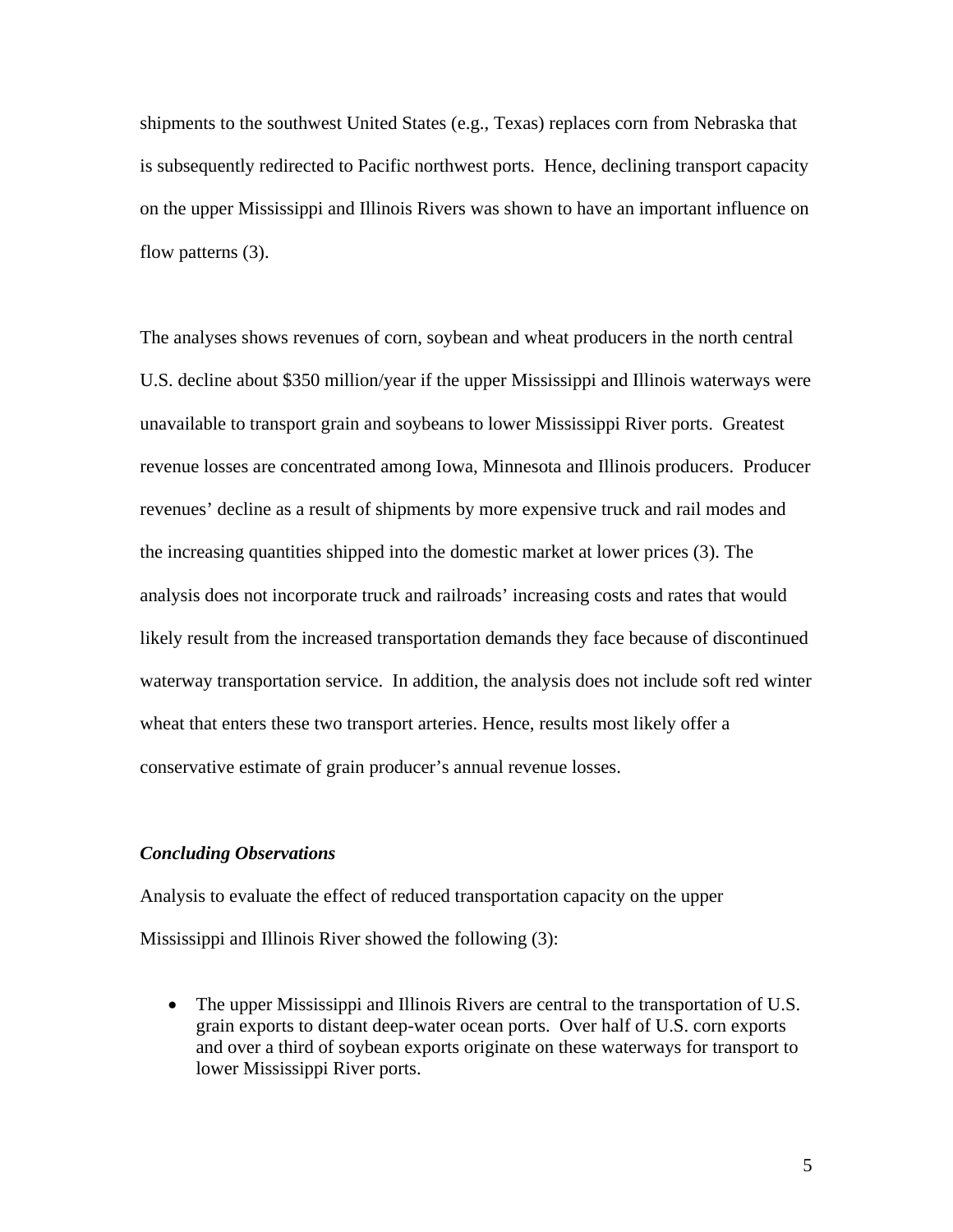- Ton-mile charges for transporting grain exports by barge from upper Mississippi and Illinois River origins to lower Mississippi River ports is considerably less than corresponding ton-mile rates of railroads.
- The low-cost barge transport made available by these waterways is most likely important to the competitiveness of the U.S. in world grain and soybean markets since much of the competing nations' production (Argentina, Brazil) is comparatively close to deep-water ports.
- The comparatively low transportation costs afforded by access to efficient barge transportation on the upper Mississippi and Illinois Rivers is important to north central U.S. grain and soybean producers. Without this service, it is estimated that revenues to corn, soybean and hard red spring wheat producers would annually decline about \$350 million.
- Producers in Iowa (\$152 million), Minnesota (\$78 million), and Illinois (\$50 million) lose most if denied access to these waterway transport arteries.
- About three-fourths of the total reduction in producer revenues that result from declines in the Rivers' transport capacity is concentrated among corn producers with producers in Iowa and Minnesota experiencing about two-thirds of the total decline in revenues.
- Near the upper Mississippi River in southeast Minnesota, corn prices are projected to decline up to \$.25 per bushel if the region is denied access to barge transportation.